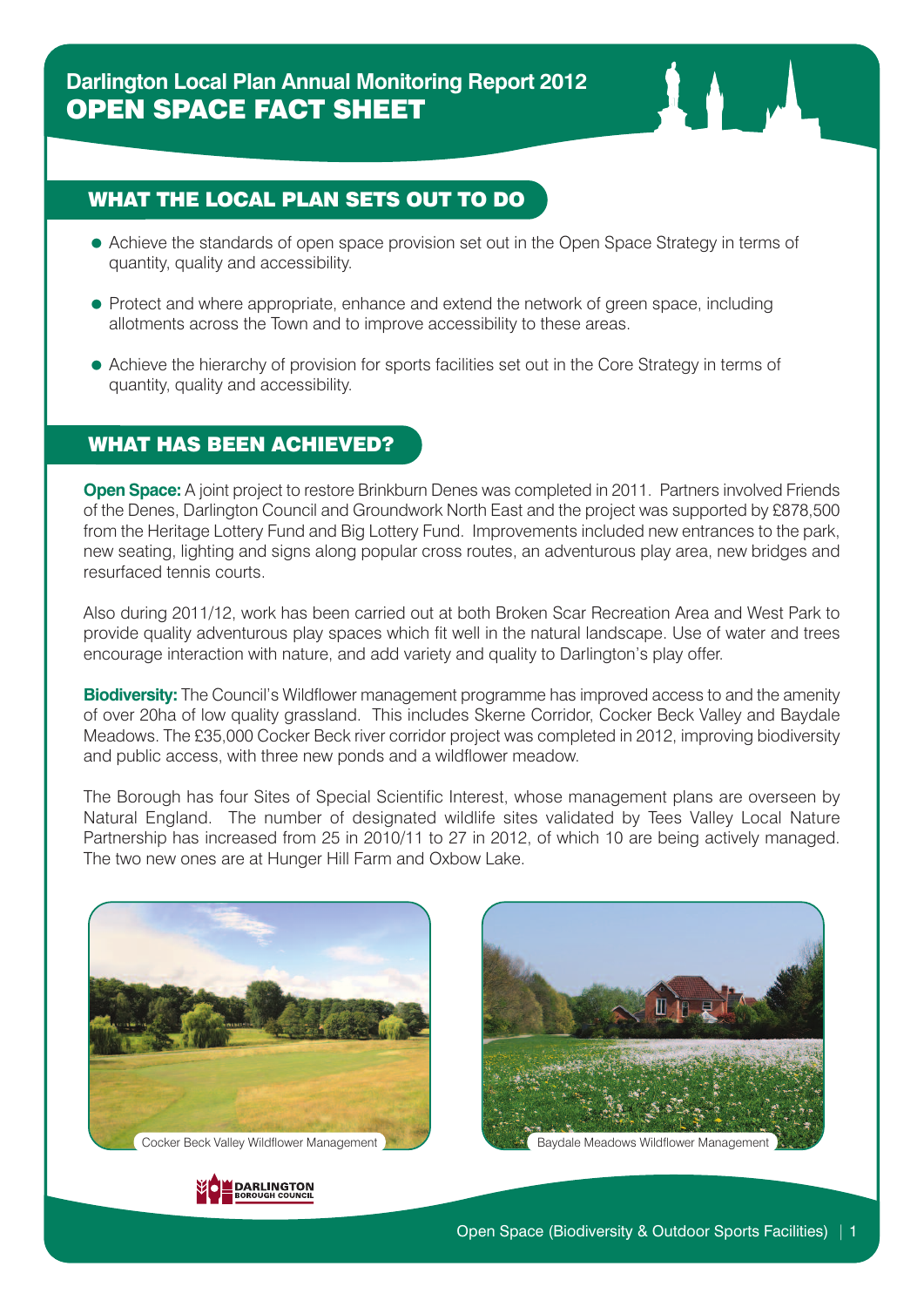

**Open Space:** While demand for allotments continues to exceed available land, the Council and the Self Managed Associations that run some allotments have successfully re-allocated many plots, in some cases sub dividing plots so that more people can grow their own food.

A new allotment site has also been provided at Lingfield Point, over time it will become part of the large new development that is planned for the rest of the site.

People value the multiple uses that much of the Borough's open space provides, but, for the purposes of monitoring changes in provision, it is the primary purpose or use of the space which is of particular importance. A summary of open space in the Borough is shown in the table below.

#### **Open Space: Primary Purpose 2011**

|                                     | No of Spaces 2011 | Total Site Area (Ha) 2011 |
|-------------------------------------|-------------------|---------------------------|
| Parks and gardens                   | 14                | 82.36                     |
| Informal recreation                 | 89                | 79.45                     |
| <b>Green Corridors</b>              | 26                | 131.1                     |
| Wildlife friendly green spaces      | 31                | 248.36                    |
| Children and young people provision | 22                | 16.66                     |
| Landscape amenity space             | 48                | 26.82                     |
| Cemeteries and churchyards          | 10                | 33.03                     |
| <b>Civic Spaces</b>                 | 4                 | 0.71                      |
| <b>Total</b>                        | 244               | 618.49                    |
| Allotments                          | 28                | 28.62                     |

*Source: Darlington Borough Council.*

The amount of informal recreation space has reduced significantly, this is because the space has been transformed into wildlife friendly greenspace which has increased as a result. The number of green corridors has remained constant but the total area covered by green corridors has risen slightly as a result of the change in the primary purpose of several spaces. For example, Cocker Beck Valley is now a green corridor and has incorporated another adjoining space, Eggleston View play area.

**Outdoor Sports:** Darlington's participation rate in sporting activities is higher than the National and Regional average, and currently is the highest in the Tees Valley (23%). Football is the most popular activity; 68% of teams play adult, junior or mini football. To help meet the increasing demand for football pitches, in 2011 a new synthetic turf pitch was provided at Longfield Academy, improving quantity, quality and access to all weather sports facilities.

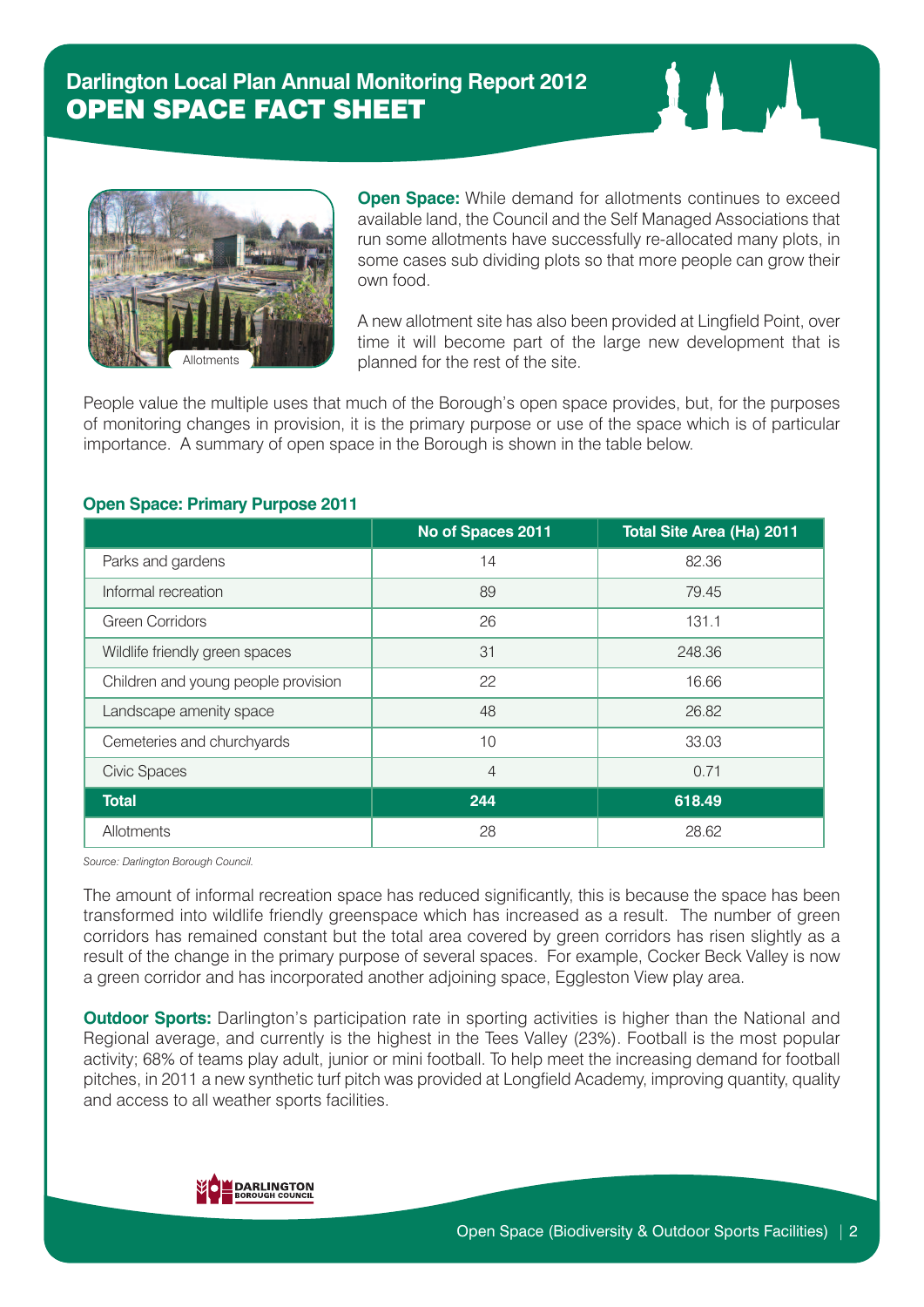The amount of open space which is available primarily for children and young people has risen slightly and this is due to the change in the primary purpose of some areas, for example, Broken Scar is now a play area separate to the Tees Corridor. In terms of other changes during the last year, resurveying has led to an increase in landscape amenity and a new civic space has been identified in front of the Town Hall building



Example of Adventurous Play Space at North Park New Meadow at Cockerbeck



# WHAT DOES THIS MEAN?

The Council has continued to work in partnership with Friends Groups, Self Managed Associations, education facilities, the community and other organisations to progress key projects which are designed to improve access to high quality open space and sports facilities particularly in and around the urban area and urban fringe. In this challenging economic climate, it is more difficult to secure funding for the delivery of projects but through partnership working projects will continue to be prioritised which can deliver multiple benefits for the community.

In terms of allotment provision, the costs of converting land to allotments has increased because of new requirements for environmental testing of soils, while there is less money available to fund the work. The Council will continue to look at opportunities for converting land to allotments or re-allocation of space to address the needs of the waiting list, and will introduce new standards for provision of allotments through the Local Plan.